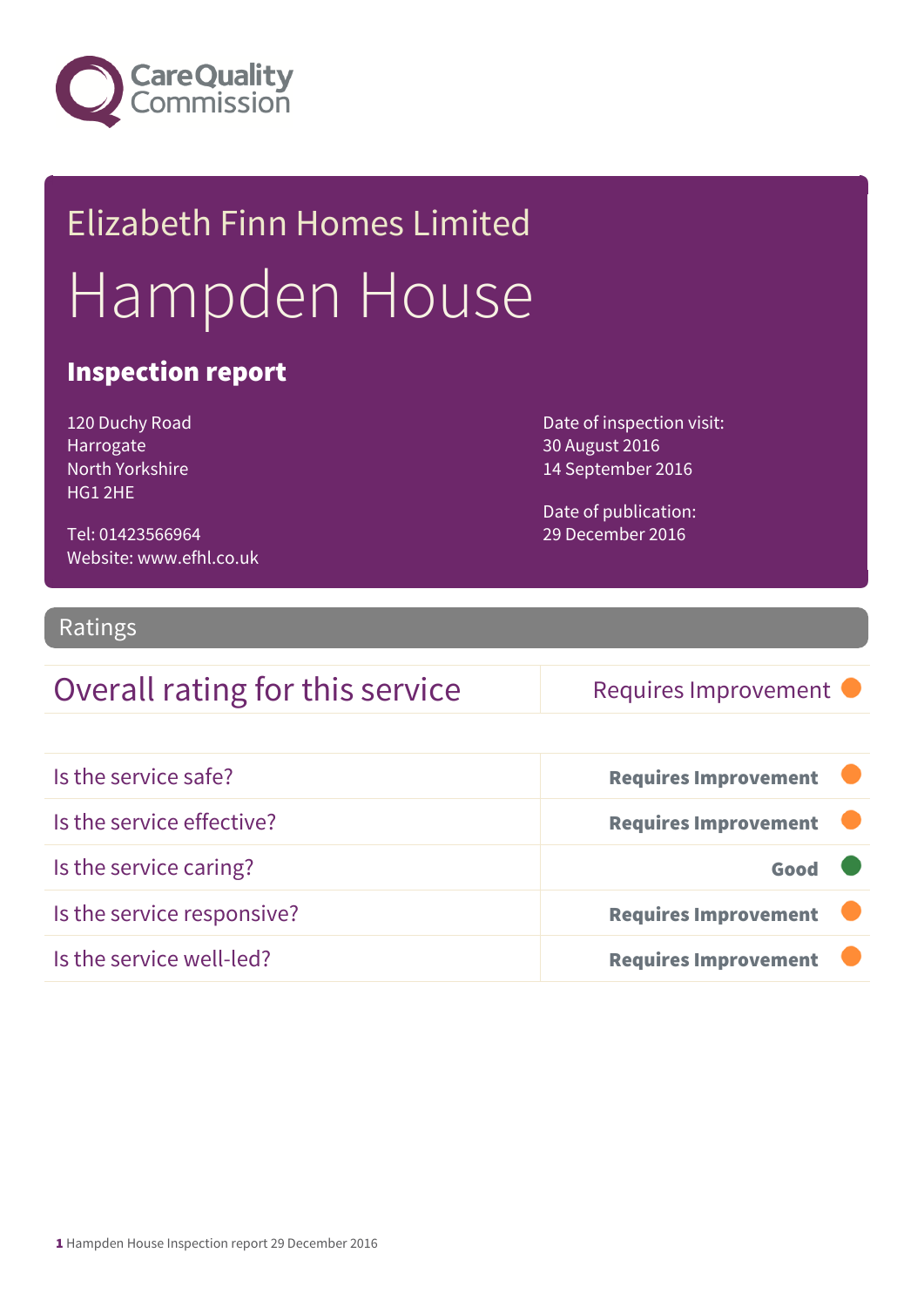# Summary of findings

#### Overall summary

This inspection took place over two days on 30 August and 14 September 2016. The first day of the inspection was unannounced. We gave notice of our visit on the second day of the inspection so that the manager and other key personnel would be available to speak with us.

At our last inspection on 25 and 30 September 2014 the provider was meeting all the regulations that were assessed.

Hampden House is registered to provide nursing care to a maximum of 66 older people. Accommodation in the main part of the building is provided in three nursing and two residential wings set out over two floors. A link corridor on the first floor provides access to further residential accommodation for another nine people located in the adjacent building. On the first day of our inspection 61 people were living at Hampden House.

When we visited there was a new manager in post. The manager was registered as a 'registered manager' by the Care Quality Commission on 12 October 2016. A registered manager is a person who has registered with the Care Quality Commission to manage the service. Like registered providers, they are 'registered persons'. Registered persons have legal responsibility for meeting the requirements in the Health and Social Care Act 2008 and associated Regulations about how the service is run.

At this inspection we found management systems and processes were not effective. We identified a breach of Regulation 18 of the Care Quality Commission Regulations 2009 because incidents and events had not always been notified as required to the Care Quality Commission.

Where risks had been identified staff had not always followed the agreed action, to reduce the identified risk. Medicines management was inconsistent increasing the likelihood of errors. Protocols for the use of medicines used on as 'as required' basis were not in place and people had not always received their prescribed medicines in a timely way. People's care records did not always reflect people's health and care needs accurately. All of these matters placed people at potential risk of receiving inconsistent or unsafe care.

We found that there were not always enough care staff to respond quickly to people who needed assistance. Some people living in the residential part of the service required two people to attend to their personal care needs. This impacted the time staff had available to provide appropriate supervision and support for other people in a timely way.

Staff told us they felt they received the training they required. However training records showed significant gaps in training. Systems were in place to ensure staff received regular supervision and appraisals and staff told us this aspect was improving under the new management.

Good recruitment procedures were followed which made sure checks including checks for the nursing staff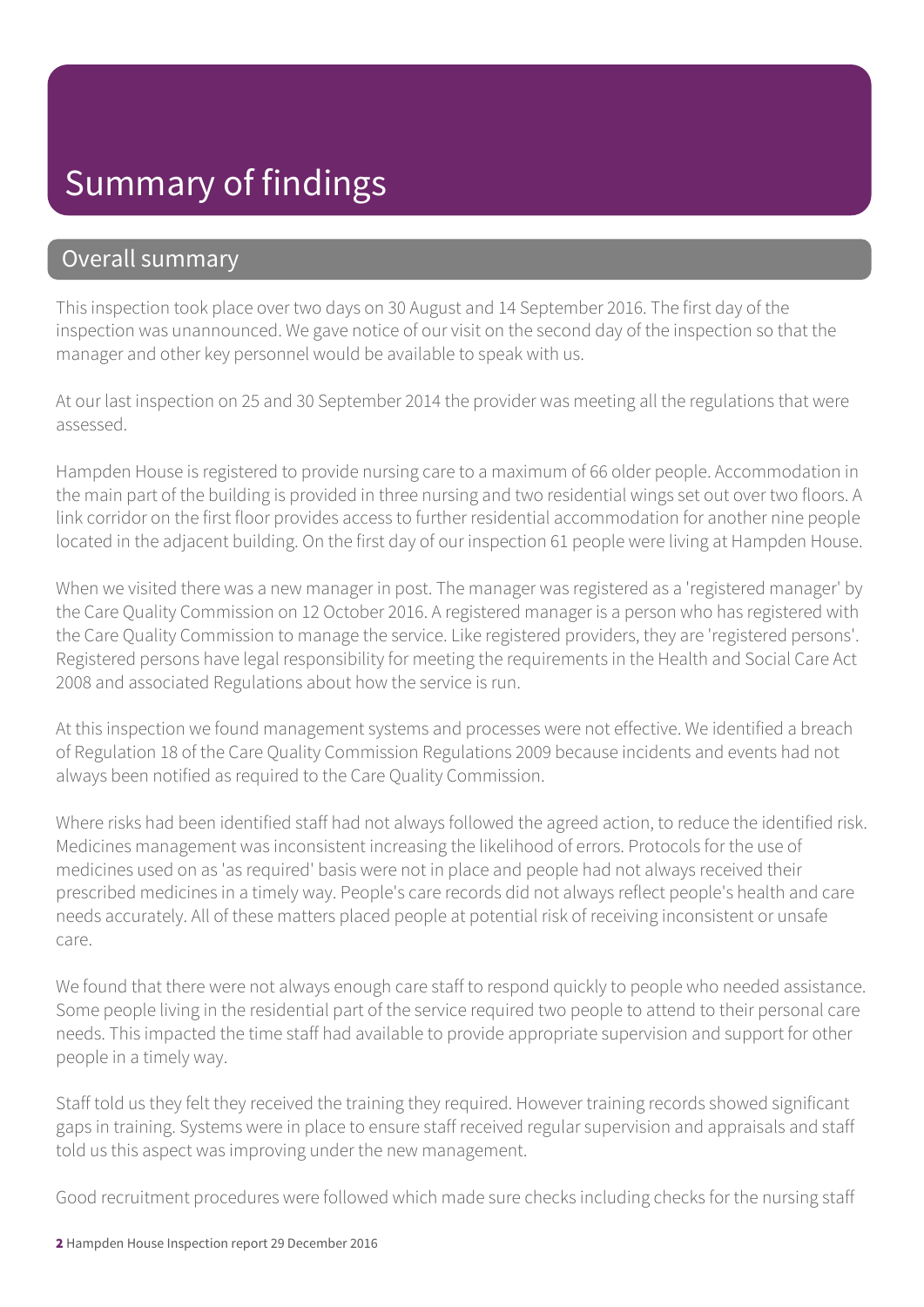with the Nursing and Midwifery Council (NMC) had been completed before new staff started work.

Appropriate arrangements were in place to respond to safeguarding incidents.

The home was meeting the requirements of the Deprivation of Liberty Safeguards (DoLS) and acting within the legal framework of the Mental Capacity Act (MCA). However, records on MCA and DoLS were not well maintained. Information we received from staff suggested that they were not routinely using capacity assessments in their day to day decision making. We have made a recommendation to improve staff learning and understanding of the MCA.

People spoke positively about staff kindness and patience. We saw people had access to healthcare professionals such as GPs and district nurses. People told us they were treated with respect and this was confirmed in our observations. There was a relaxed and friendly atmosphere and we saw staff were attentive at the mealtime we observed. We saw mealtimes were a pleasant and sociable occasion with people being offered a choice of meals and drinks.

People could follow their own interests and pursuits. A range of activities were available and we were told of plans to increase the provision of these after consultation with people living there.

People were aware of how to make a complaint and we saw complaints dealt with by the service had been responded to appropriately. Two complaints were being investigated by head office and these were ongoing when we visited. Not all of the issues people spoke to us about had been examined through the complaints procedure and these were referred back to the manager for investigation and resolution.

We found there was a willing and committed staff team. The new manager was enthusiastic and keen to make improvements. However, the effectiveness of some of the quality assurance systems required improvement, which is evident from the breaches we found at this inspection.

We identified three breaches of the Health and Social Care Act 2008 (Regulated Activities) 2014: Regulation 12 (Safe care and treatment), Regulation 18 (Staffing), and Regulation 17 (Good governance). You can see what action we told the provider to take at the back of the full version of the report.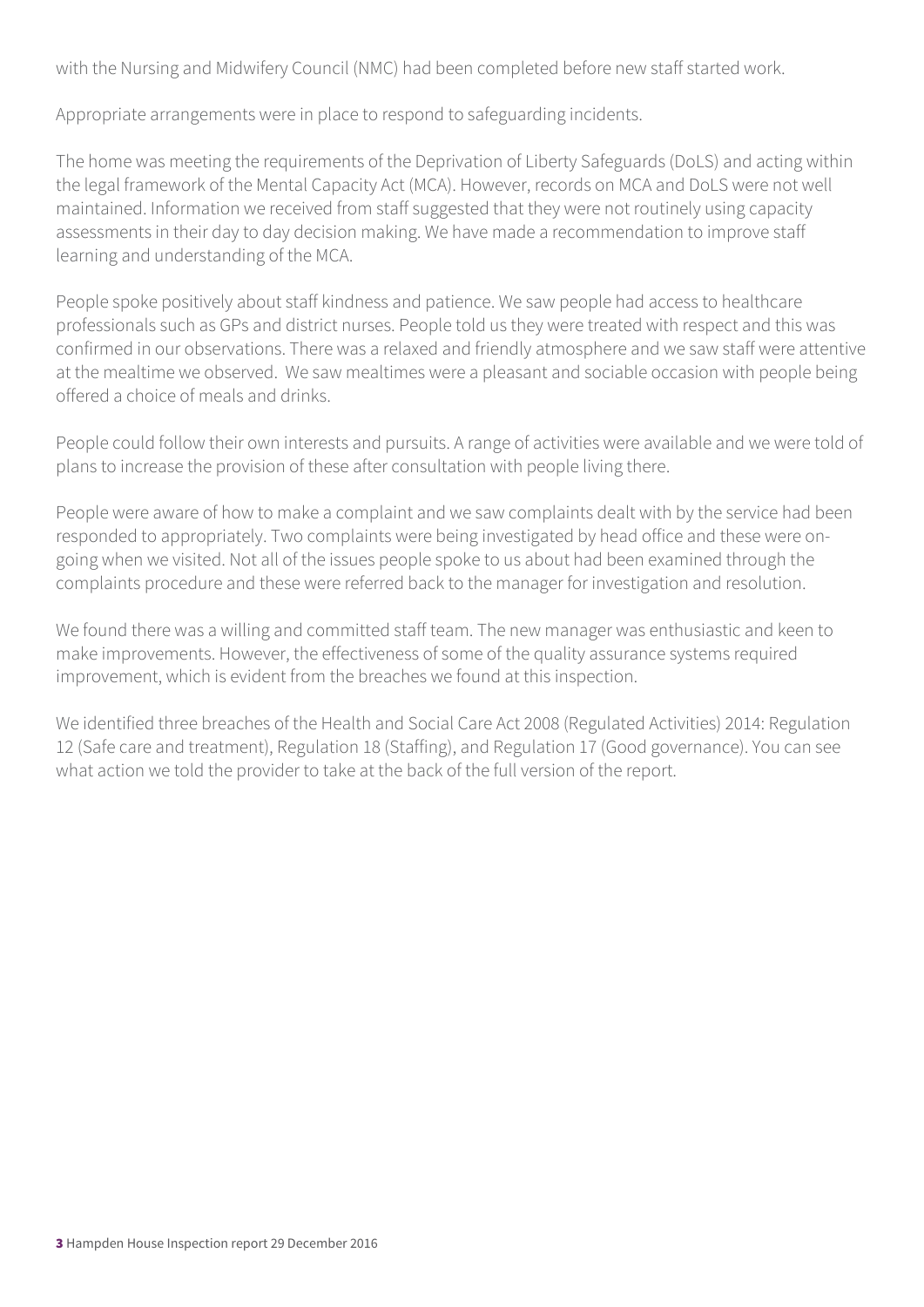#### The five questions we ask about services and what we found

We always ask the following five questions of services.

| Is the service safe?                                                                                                                                                                                                                            | <b>Requires Improvement</b> |
|-------------------------------------------------------------------------------------------------------------------------------------------------------------------------------------------------------------------------------------------------|-----------------------------|
| The service was not consistently safe.                                                                                                                                                                                                          |                             |
| Systems and processes in place to manage and reduce risks were<br>not effective. Medicine handling was not consistently safe.                                                                                                                   |                             |
| Staff were busy and under pressure to complete essential tasks<br>and to respond to people in a timely way.                                                                                                                                     |                             |
| Good recruitment processes were followed, to minimise the<br>chance of unsuitable staff being employed.                                                                                                                                         |                             |
| The manager knew how to respond to safeguarding concerns, to<br>keep people safe.                                                                                                                                                               |                             |
| Systems were in place to maintain the premises and the<br>equipment and address any repairs required.                                                                                                                                           |                             |
| Is the service effective?                                                                                                                                                                                                                       | <b>Requires Improvement</b> |
| The service was not consistently effective.                                                                                                                                                                                                     |                             |
| Not all staff had received the up to date training they required to<br>fulfil their roles. We have recommended staff understanding is<br>improved in relation to the Mental Capacity Act (MCA) and<br>Deprivation of Liberty Safeguards (DoLS). |                             |
| People's nutritional needs were met.                                                                                                                                                                                                            |                             |
| People's healthcare needs were assessed and people had access<br>to a range of health professionals.                                                                                                                                            |                             |
| Is the service caring?                                                                                                                                                                                                                          | Good                        |
| The service was caring.                                                                                                                                                                                                                         |                             |
| People told us staff were thoughtful and attentive. We observed<br>staff were kind and patient.                                                                                                                                                 |                             |
| People's privacy and dignity was respected by staff.                                                                                                                                                                                            |                             |
| Is the service responsive?                                                                                                                                                                                                                      | <b>Requires Improvement</b> |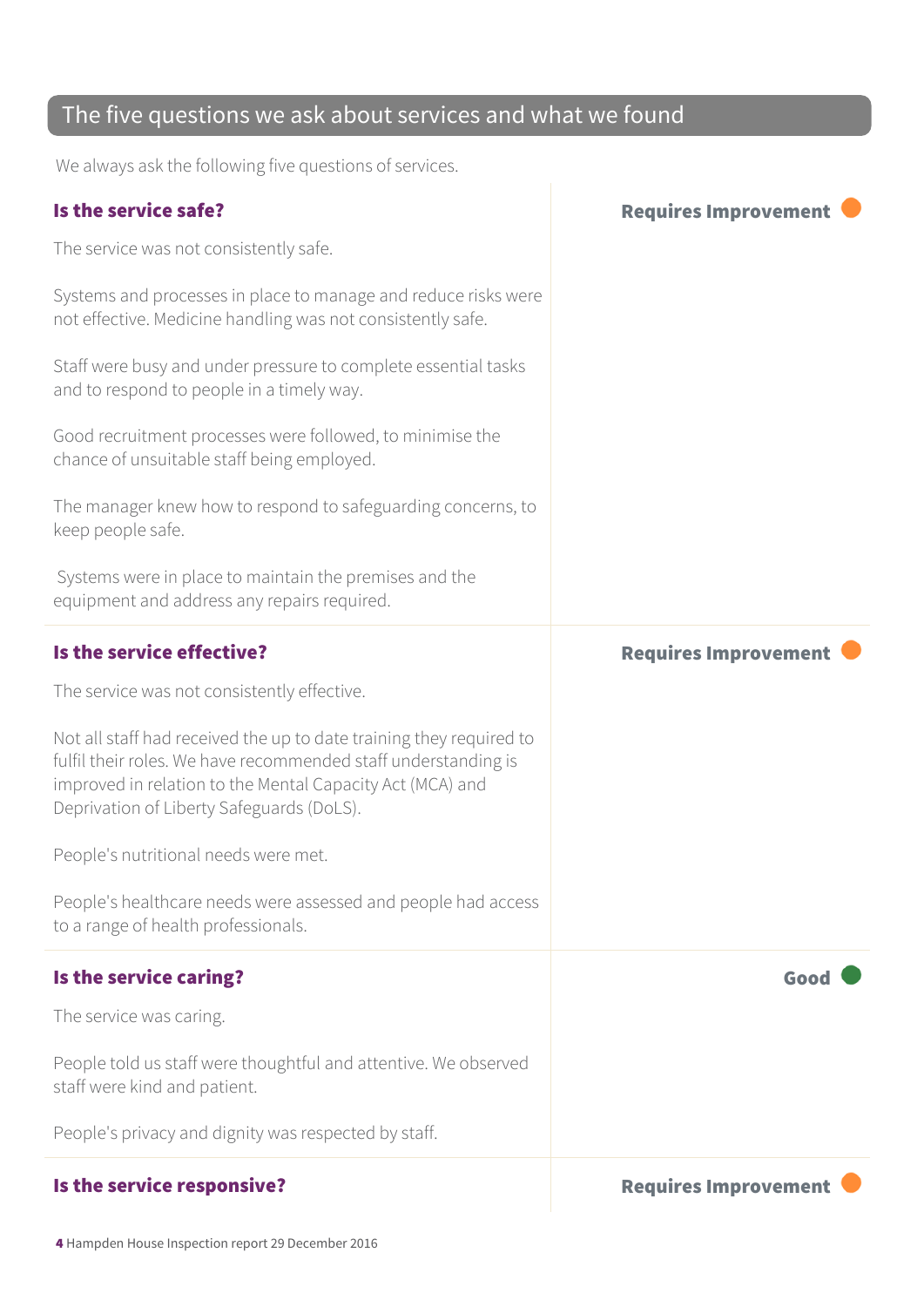| The service was not consistently responsive.                                                                                                                                                                              |                             |
|---------------------------------------------------------------------------------------------------------------------------------------------------------------------------------------------------------------------------|-----------------------------|
| Staff knew about people's individual needs. However, care<br>records did not always clearly reflect people's current needs or<br>detail the support they had received.                                                    |                             |
| Activities were provided and future improvements included<br>proposed plans to involve people's ideas.                                                                                                                    |                             |
| A system was in place to record, investigate and respond to<br>complaints. Not all of the issues raised with us had been<br>recorded and investigated using the complaints process.                                       |                             |
| Is the service well-led?                                                                                                                                                                                                  | <b>Requires Improvement</b> |
|                                                                                                                                                                                                                           |                             |
| The service was not consistently well-led.                                                                                                                                                                                |                             |
| Management systems were in place to assess, monitor and<br>improve the quality of the service. However, these were not being<br>used effectively to ensure people's safety and wellbeing was<br>safeguarded and promoted. |                             |
| There was a new manager in post. The manager took quick<br>action to address the areas of concern raised during the<br>inspection.                                                                                        |                             |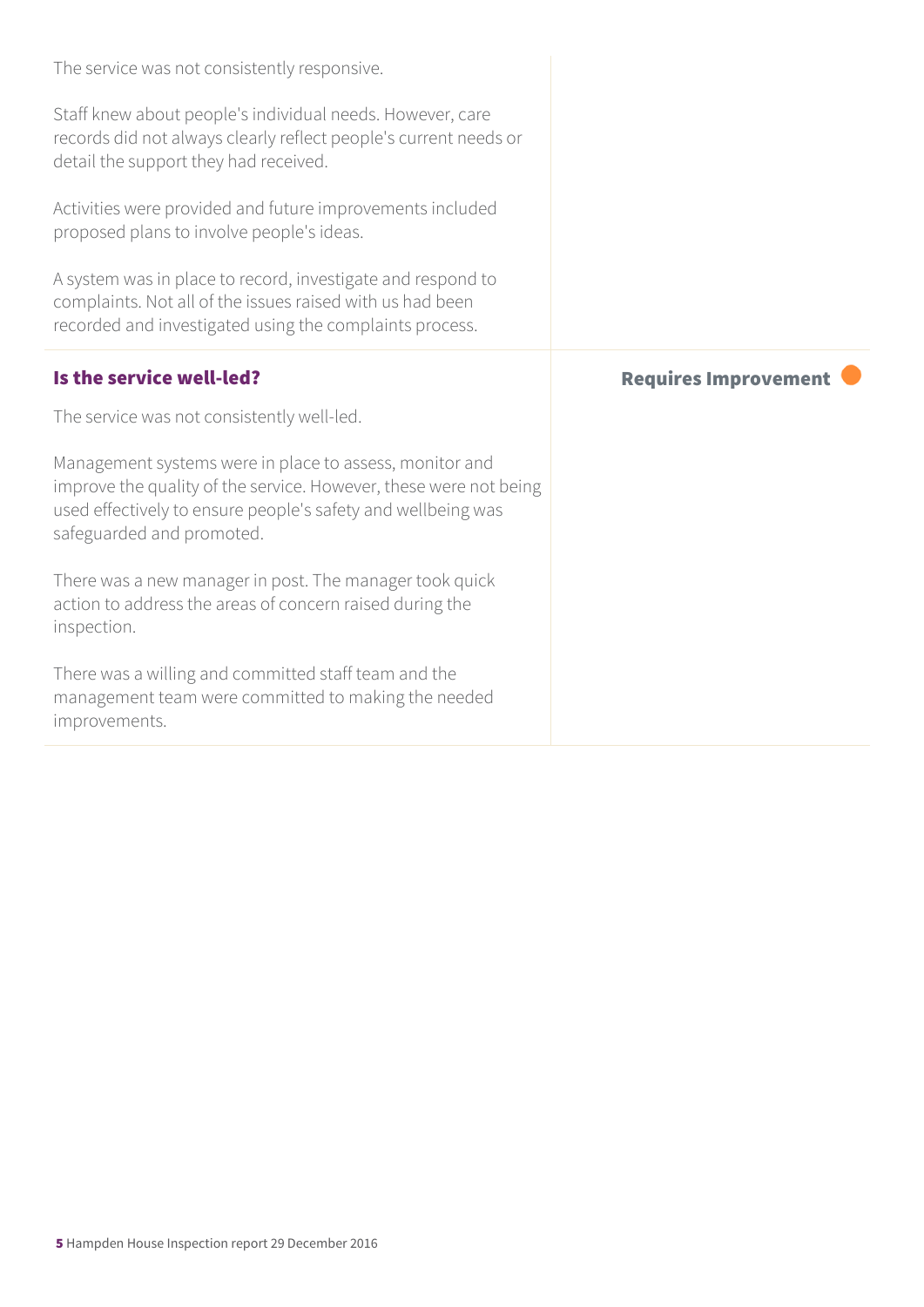

# Hampden House Detailed findings

# Background to this inspection

We carried out this inspection under Section 60 of the Health and Social Care Act 2008 as part of our regulatory functions. This inspection was planned to check whether the provider is meeting the legal requirements and regulations associated with the Health and Social Care Act 2008, to look at the overall quality of the service, and to provide a rating for the service under the Care Act 2014.

This inspection took place over two days on 30 August and 14 September 2016. Three adult social care inspectors carried out an unannounced inspection visit on the first day of the inspection. Two adult social care inspectors visited on the second day of the inspection. We gave the manager notice of this visit so that they would be available in the service to speak with us.

Before the inspection the provider completed a provider information return (PIR). This is a form that asks the provider to give some key information about the service, what the service does well and improvements they plan to make. We reviewed information we held about the service, including the notifications we had received from the provider. Notifications are changes, events or incidents the provider is legally obliged to send us within required timescales. We contacted local commissioners of the service and Healthwatch to gain their views. Healthwatch ensures the voices of people who use services are listened to and responded to and provides an insight into people's experiences of health and social care issues across the country. We used this information to plan the inspection.

We spoke with the manager, clinical care manager, admissions manager and trainer, the administrator, four nurses and six care staff. We reviewed care records, including support planning documentation and medicine records for seven people. We spoke with 12 people who used the service and with three relatives. Because some of the people living in the service could not speak to us directly about their care we used the Short Observational Framework for Inspection (SOFI). SOFI is a way of observing care to help us understand the experience of people who could not talk with us.

We reviewed records relating to the management of the service such as staff recruitment and training for six staff; policies and procedures developed and implemented by the provider; quality assurance systems; survey responses and quality assurance audits.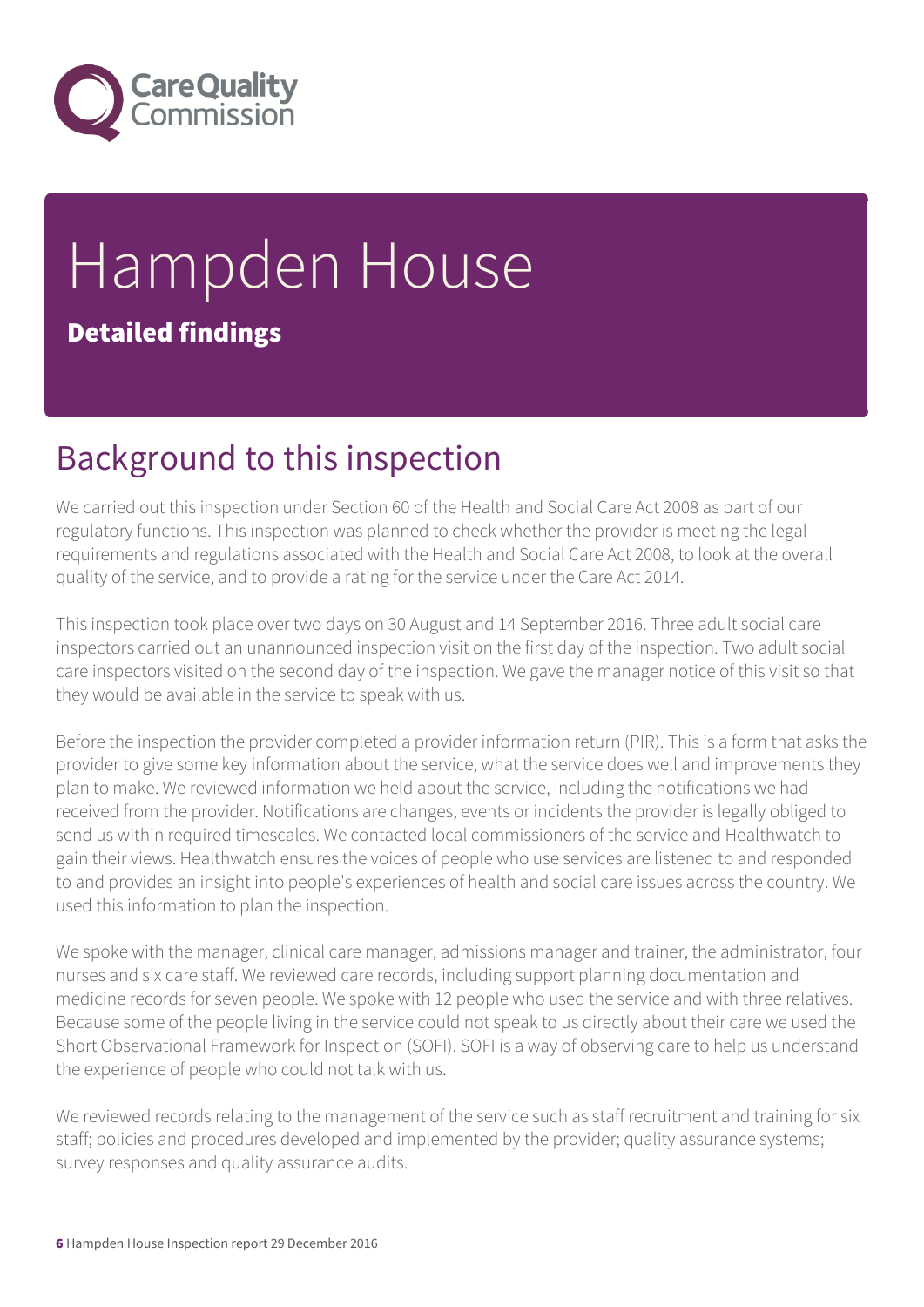### Is the service safe?

# Our findings

We found that systems and processes in place to manage risks were not always effective and did not always highlight possible hazards. For example, some doors had signs which stipulated they needed to be kept locked at all times. This included doors to sluice areas and to store cupboards where hazardous substances may be stored. During our visit we saw a number of these were unlocked potentially placing people at risk of harm. On our arrival we witnessed staff had started to run a bath, which was then left unattended with the door wide open. When asked about the reason for this staff told us baths were fitted with sensors which would prevent the water overflowing. However, this practice did not take account of whether people were liable to enter the room and get into the bath unsupervised.

We observed one person had visible facial bruising from an incident that had occurred a month previously. Staff told us this was as a consequence of an un-witnessed fall on 28 July 2016. Records showed the person had been found on the floor in their room, and it was surmised the person had fallen from bed. Staff reported protective measures had been put in place. They told us this included the use of a mattress (or 'crash mat') next to the person's bed, to prevent further injury. However, when we visited we saw the crash mat was propped against the wardrobe even though the person was in bed at the time. In addition, we saw that the brakes on the person's bed were not engaged thus making the person at further risk of falls. We drew this matter to the attention of a care worker at the time, to make sure the person was safeguarded.

We discussed this with the manager who took appropriate action when we brought these matters to their attention. However, we were concerned that these risk factors had not been identified prior to our intervention.

We checked on the arrangements for the safe storage and administration of medicines. We looked at a sample of medicine administration records (MARs) and observed how medicines were administered. We saw staff were kind and patient; they made sure they gave people time to take their medicines and took time to explain what the medicine was for. However, we observed staff signed the MAR before people took their medicine. This is poor practice and increases the likelihood of errors.

Protocols were not in place or not completed fully for the administration of prescribed creams or medicines that were given 'as required'. Examples included medicines used to reduce anxiety and distress, laxatives and pain relief. For one person we saw that the solution, which they used to soak their legs, had been out of stock for one month. This meant the person had not received their treatment and we asked the nurse in charge to investigate. These issues had not been identified or resolved through the provider's internal audit processes. We discussed this with the manager who told us they would investigate.

We saw in one person's care records that they had sustained a scald on 5 May 2016. Emergency treatment had been followed up and supervised by a specialist outreach nurse from the regional burns unit. On discharge from their care the specialist nurse had given staff advice regarding the use of cream, to keep the scar tissue as soft and supple as possible. We checked the person's records including their medicine administration record (MAR), but could not ascertain whether the cream had been applied as directed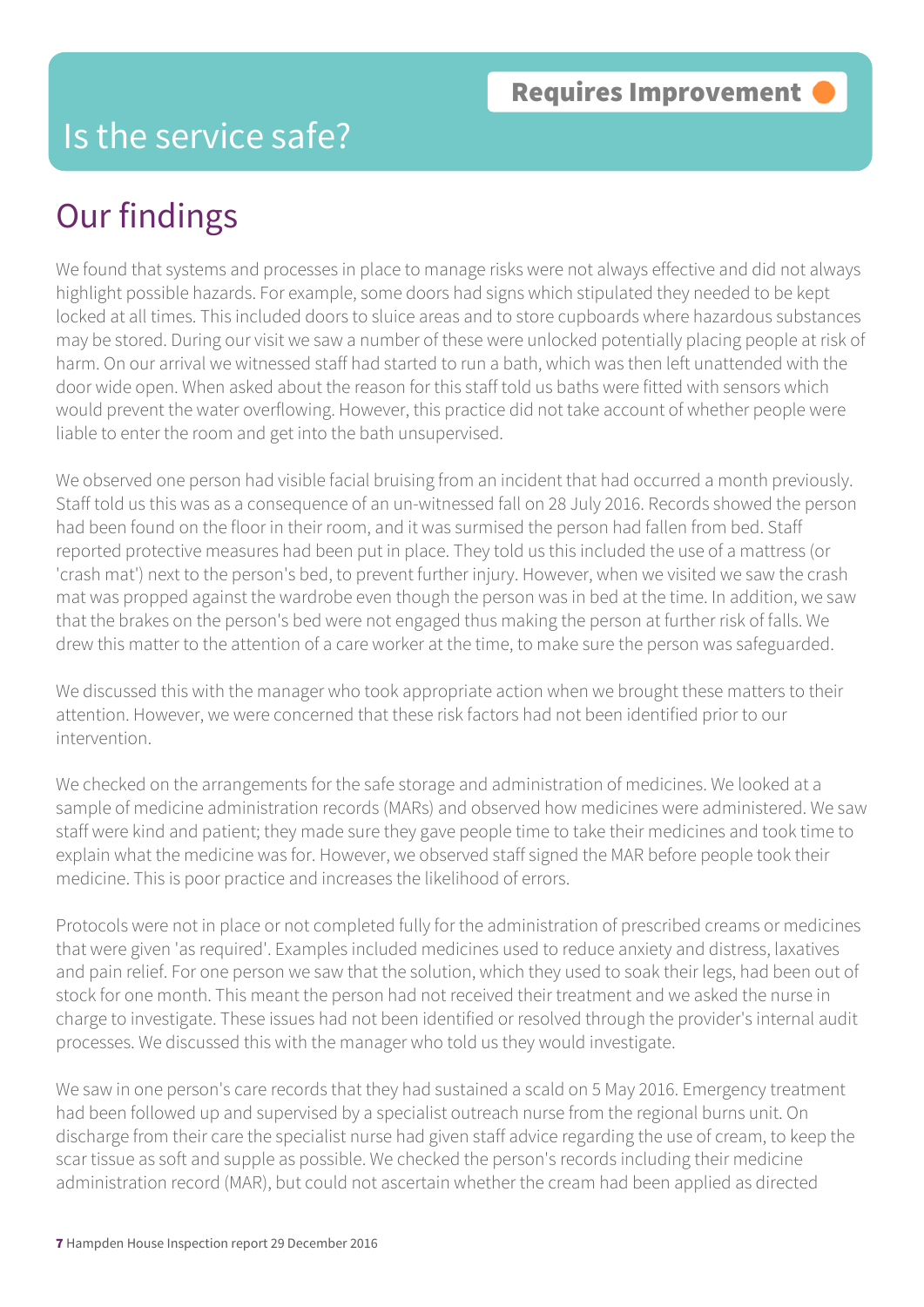because a record had not been made.

The above issues placed people at risk of receiving unsafe or inappropriate care and treatment. This was a breach of regulation 12 of the Health and Social Care Act 2008 (Regulated Activities) Regulations 2014. Safe care and treatment.

Medicines were stored safely and securely. Temperatures of the medicines fridge were monitored daily and were within the recommended safety range. We asked people if they received their medicines on time. Although one person told us there was sometimes a delay in getting pain relief in the afternoon and evening, most people reported they did get their medicines on time.

When we asked people about the staffing levels in the home we received conflicting views. While some people felt there were enough staff, others expressed concerns about staffing levels. One person told us, "Sometimes staff do take a while to answer call bells." Other comments we received included, "There are times when it feels like there aren't enough staff," and, "You have to wait for everything doing. I suppose it is the same everywhere." One person said, "Staff are sometimes slower at coming to me in the mornings, but that's because they are busy getting people up. I don't mind."

At the daily heads of department meeting we attended the manager reported they had monitored staff response times over a 24 hour period. They stated 77 calls (20%) were not responded to within agreed response times. When we visited a fault had developed on part of the call bell system making it difficult for us to check if calls were answered promptly in some parts of the service. The manager has since confirmed that this fault has been rectified and that they were keeping response times under review.

Agency care staff were being used and people felt that this had an impact on the care they received. A care worker said, "We have too many agency." Another senior care worker told us, "Some days are a rush. We have agency [staff] and some are good some are not. We are trying to recruit because people have left." They went on to say, "People do have to wait, residents expect to have what they want when they want and we can't always do it."

Records showed that one registered nurse had raised concerns about the safety of the nurses who worked at the service and the people who used the service. They reported having to stay behind after work for a long time to ensure all essential work was completed. One of the nurses told us, "We do the best we can, but people do have to wait." Another nurse said, "We have some good carers, but I agree people have to wait."

We were shown a document titled 'Normal staffing hours' that set out staffing levels for the service. We identified that staff deployment did not always follow these levels. For example, it was stipulated that when 61 people were accommodated one care worker should be allocated to supervise people in the lounge area. When we visited this was not happening and we found that people who were assessed as at risk of falls were not supervised in line with their assessed care needs.

We saw that some of the people living in the residential part of the home were physically and mentally frail and had complex care needs. Staff told us that some people living in this part of the service required two members of staff to support them with their personal care. This included one person who was waiting to be transferred to a nursing bed because of their increased health care needs. This impacted on their ability to provide support to other people in a timely way. Inspectors were informed that people had undergone a care review and were awaiting beds to become available in the nursing wing in preparation for transfer. However staffing levels had not been increased during this period.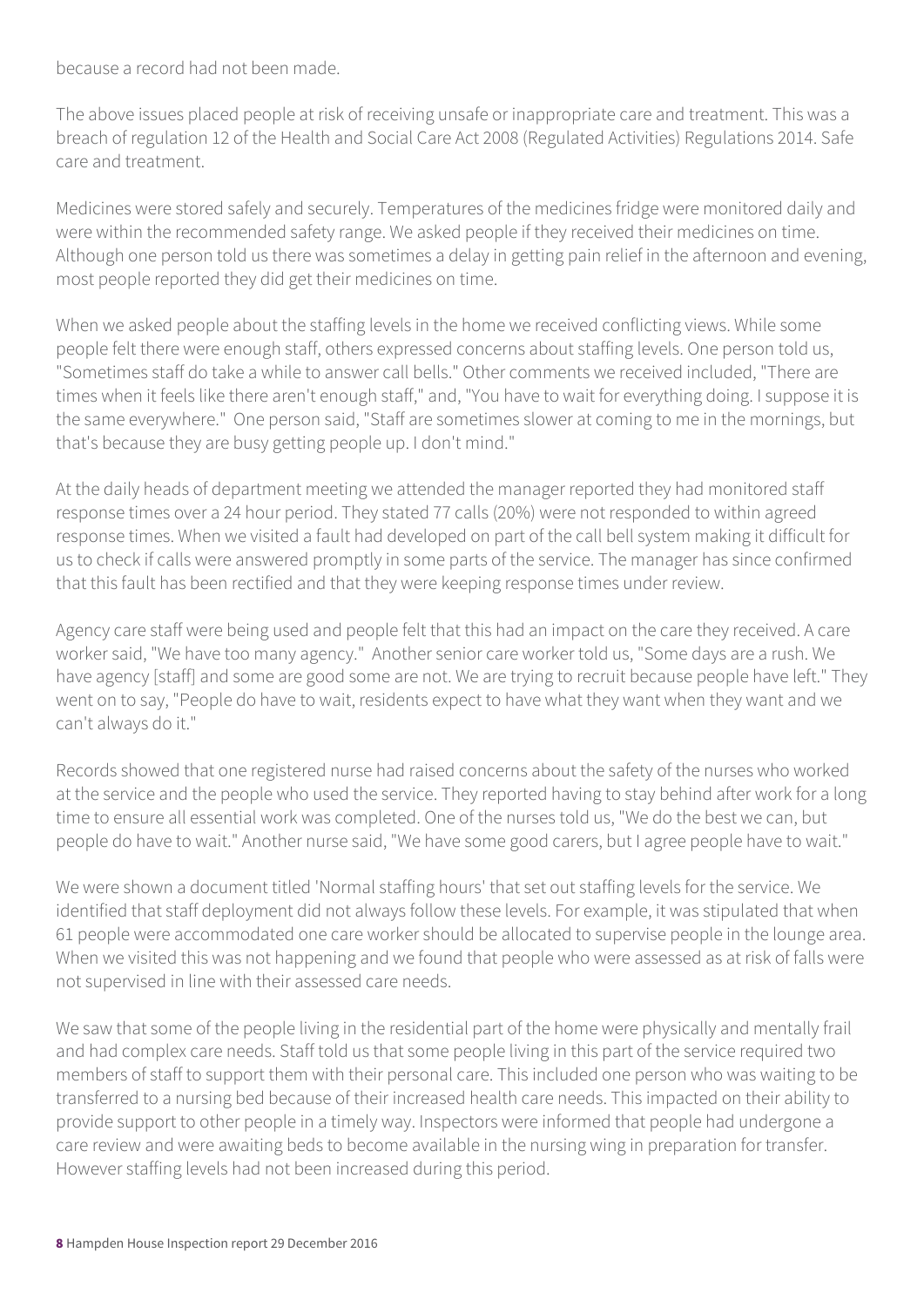The above shortcomings around staffing amounted to a breach of regulation 18 of the Health and Social Care Act 2008 (Regulated Activities) Regulations 2014. Staffing

The manager told us they were actively recruiting to staff vacancies and they explained the way staff were deployed was under review. For example, they said increased domestic cover was planned to assist with the evening and night time routines. The manager informed us that they aimed to ensure staff worked both day and night shifts in future, to aid team work and good practice. The described changes were due to take place at the end of September 2016.

Safe recruitment procedures were followed. Staff files were well maintained and easy to navigate. They contained evidence that checks had been completed including written references and a criminal record check through the Disclosure and Barring Service (DBS). This helped the provider make safer recruiting decisions and also minimised the risk of unsuitable people working with adults made vulnerable by their circumstances. We saw that where necessary further advice was sought at a senior level to confirm the suitability of a candidate and to undertake further checks if required. Interview notes were recorded and when all documentation had been reviewed a decision was made about employment.

Before their employment a check on the registration of nursing staff was completed with the Nursing and Midwifery Council (NMC). The NMC is the professional regulatory body for nurses and maintains a register of nurses and midwives allowed to practise in the UK. This includes any restrictions that have been placed on the individual's practice. The clinical manager told us they kept a list of the registration renewal dates for nursing staff and prompted staff when these were due. We were told that nursing staff were asked to bring in a copy of these into the administrator. The record for one nurse was not up to date. We discussed this with the manager who carried out the check with the NMC while we were present. They said they would keep a record of regular monitoring checks in future.

The manager told us they had not received any safeguarding concerns. They had a good understanding of safeguarding and how to identify and act on allegations of abuse. This provided us with assurance that action would be taken to keep people safe

There was a health and safety policy in place and the premises and equipment were regularly checked, to ensure they were safe for people to use. When we visited two out of the three passenger lifts and parts of the call system were awaiting repairs. The manager has since confirmed that remedial action had been completed and the lifts and call system were back in working order. Maintenance and safety certificates were in place in areas including electrical equipment, water and gas safety. Regular checks were carried out in areas including fire doors, emergency lights, fire equipment, and fire alarms, to ensure they were safe to use.

There were no specific personal emergency evacuation plans (PEEPs) within the 'fire file' kept at the front desk. The purpose of a PEEP is to provide staff and emergency workers with the necessary information to evacuate people who cannot safely get themselves out of a building unaided during an emergency. We discussed this with the manager, who agreed on the benefit of keeping this information centrally and we confirmed on the second day of the inspection that this had been introduced.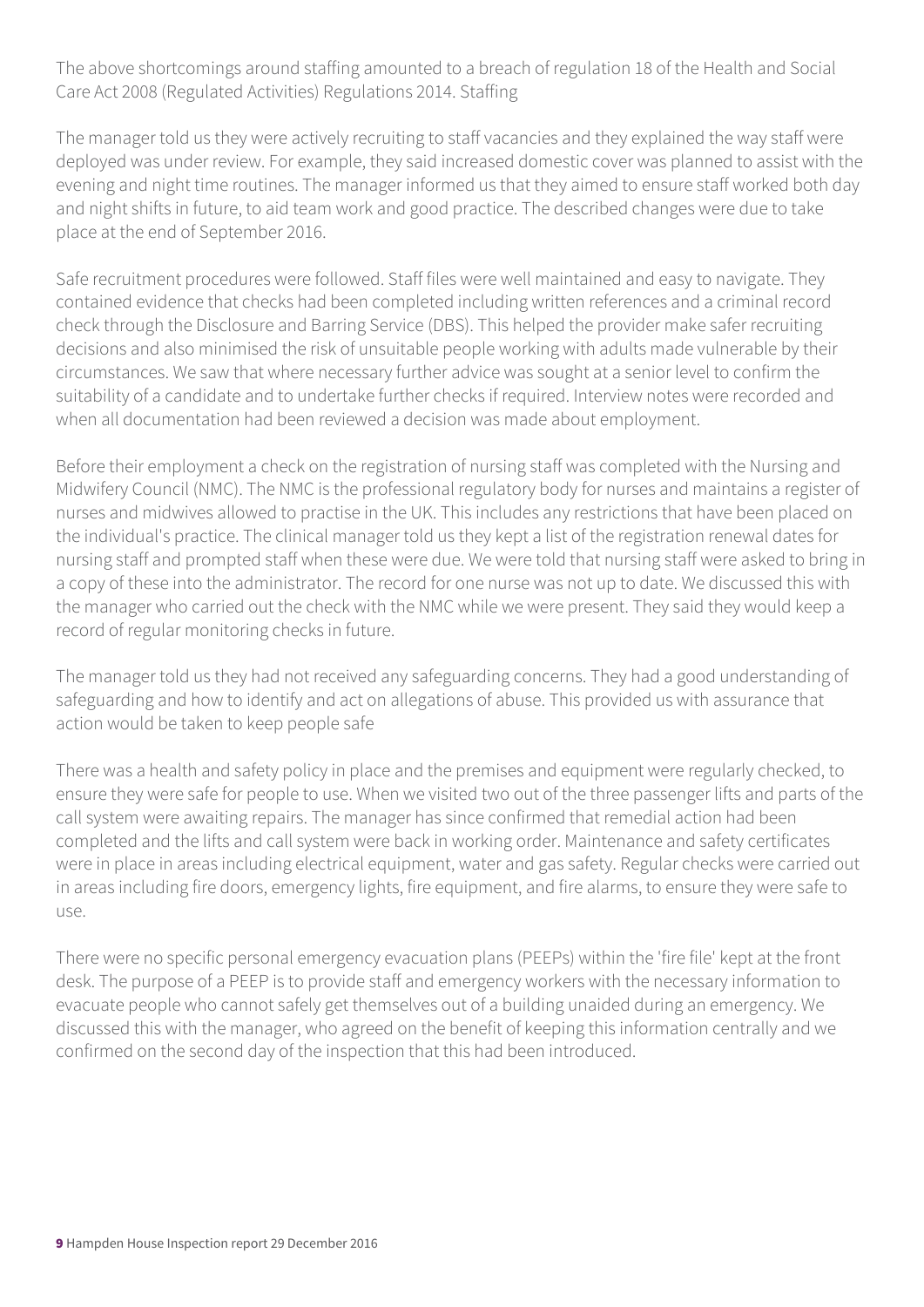### Is the service effective?

# Our findings

The Mental Capacity Act 2005 (MCA) provides a legal framework for making particular decisions on behalf of people who may lack the mental capacity to do so for themselves. The Act requires that, as far as possible, people make their own decisions and are helped to do so when needed. When they lack mental capacity to take particular decisions, any made on their behalf must be in their best interests and as least restrictive as possible. People can only be deprived of their liberty so that they can receive care and treatment when this is in their best interests and legally authorised under the MCA. The authorisation procedures for this in care homes and hospitals are called the Deprivation of Liberty Safeguards (DoLS).

We checked whether the service was working within the principles of the MCA, and whether any conditions on authorisations to deprive a person of their liberty were being met. In their PIR the provider told us that 14 people had their liberty, rights and choices restricted by their care plans and were subject to a DoLS authorisation. However, when we visited the manager reported only five people had a DoLS authorisation in place. They told us that people's capacity was being assessed more appropriately as staff understanding about MCA and DoLS had improved. They said this accounted for the drop in notifications.

During our visit we noted that DoLS information was not well organised. When we spoke with staff it was evident that they did not fully understood the principles of the MCA and had not fully understood the importance of using capacity assessments routinely to help with their decision making. For example, one person had conditions for a medicines review and referral to the dietitian. Staff confirmed this had been done however had not linked these to the recommendations from the independent mental capacity advocate (IMCA).

We recommend that staff use current best practice guidance in relation to the Mental Capacity Act.

Staff told us they felt they received the training they needed to meet people's needs. The training manager told us that the annual training considered to be essential by the organisation was MCA, safeguarding, manual handling, medicines training, infection control, cardio pulmonary resuscitation and fire safety awareness, together with three yearly updates on first aid. However, training records sent to us after the inspection showed there were significant gaps in the training staff received including dementia awareness training. During our inspection we identified some people were living with dementia however only 50% of nursing staff had received dementia awareness training. Eight nurses (72%) required training on MCA and manual handling. Six nurses (54%) required medicines training. We spoke with one nurse who told us they had received end of life and infection control training in the past year, which was confirmed on the training records. However, they had not completed DoLS, MCA, medicines handling, and dementia awareness training.

The admissions and training manager said they were addressing training shortfalls with the individual members of staff. Staff confirmed that training sessions had recently been cancelled owing to staff sickness and urgent admissions of people ready for discharge from hospital. After our inspection the provider told us that the training year runs from April to April and at the time of the inspection was four to five months into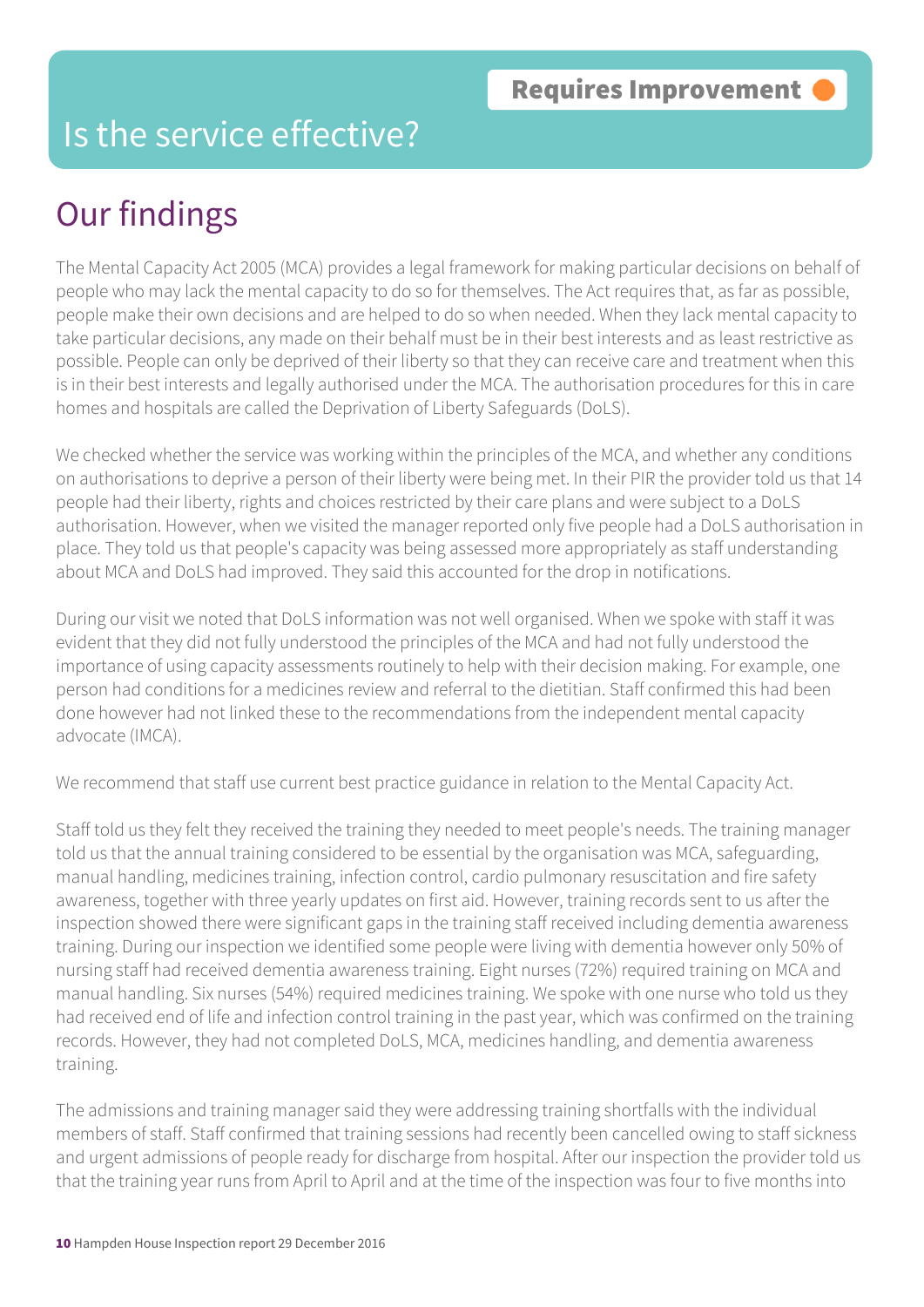the training year. The outstanding training was planned over the remaining seven to eight months which would ensure all staff had undergone appropriate training.

The above shortfalls in training meant that there was a breach of regulation 18 (2) (a) of the Health and Social Care Act 2008 (Regulated Activities) Regulations 2014. Staffing

Staff told us that they had an annual appraisal and the frequency of supervision had recently improved. They said the manager had encouraged them to undertake supervisions monthly, to support staff development and learning.

During our visit we observed the lunchtime experience. We saw that the dining tables were set with wine glasses and condiments. The menu was on display at the main door. Alternative options were listed for people to choose. People were spoken with respectfully and conversation around the table with one member of staff was jovial. They were discussing the storm that had occurred the previous night. We saw that staff sat with people and gave people discreet assistance with their food as required. All interactions were positive and people were alert and engaging.

One person was reluctant to eat their meal. We saw staff patiently offered other alternatives such as milky drinks or a yogurt to tempt their appetite. This showed us that staff had an understanding of the need to encourage the person to eat. The staff who served drinks knew people's preferences well and they knew people's names. We saw that they gave people a choice and waited for an answer.

The manager explained a new servery had been bought for upstairs. This followed feedback that meals were cold when they reached people if carried from the kitchen downstairs. When we visited this equipment was not being used because the allocated member of staff was in a caring role that day. However, we were told that this equipment would be used once training had been provided to staff.

A visitor had raised concerns about whether their relative sometimes missed out on the mid-morning and mid-afternoon drinks because staff did not always have the time to sit with and help them with their drink. During our visit we observed staff had not offered one person a mid-afternoon drink. When we asked staff about this they explained they did not like to disturb people if they appeared to be resting. We discussed hydration risk assessments with staff, which could be used where people were at potential risk of poor fluid and food intake.

People's care records showed that people's healthcare needs and any medical conditions had been assessed. They provided evidence that people had access to a range of health professionals including district nurses, opticians, chiropodists and GPs. Their advice was recorded within care records to help staff provide appropriate care. A senior care worker said, "The GP visits every week and we send a list of appointments the day before to say who we want the doctor to see when they visit." Staff confirmed this arrangement worked well and meant that people received consistency of care from the same doctor.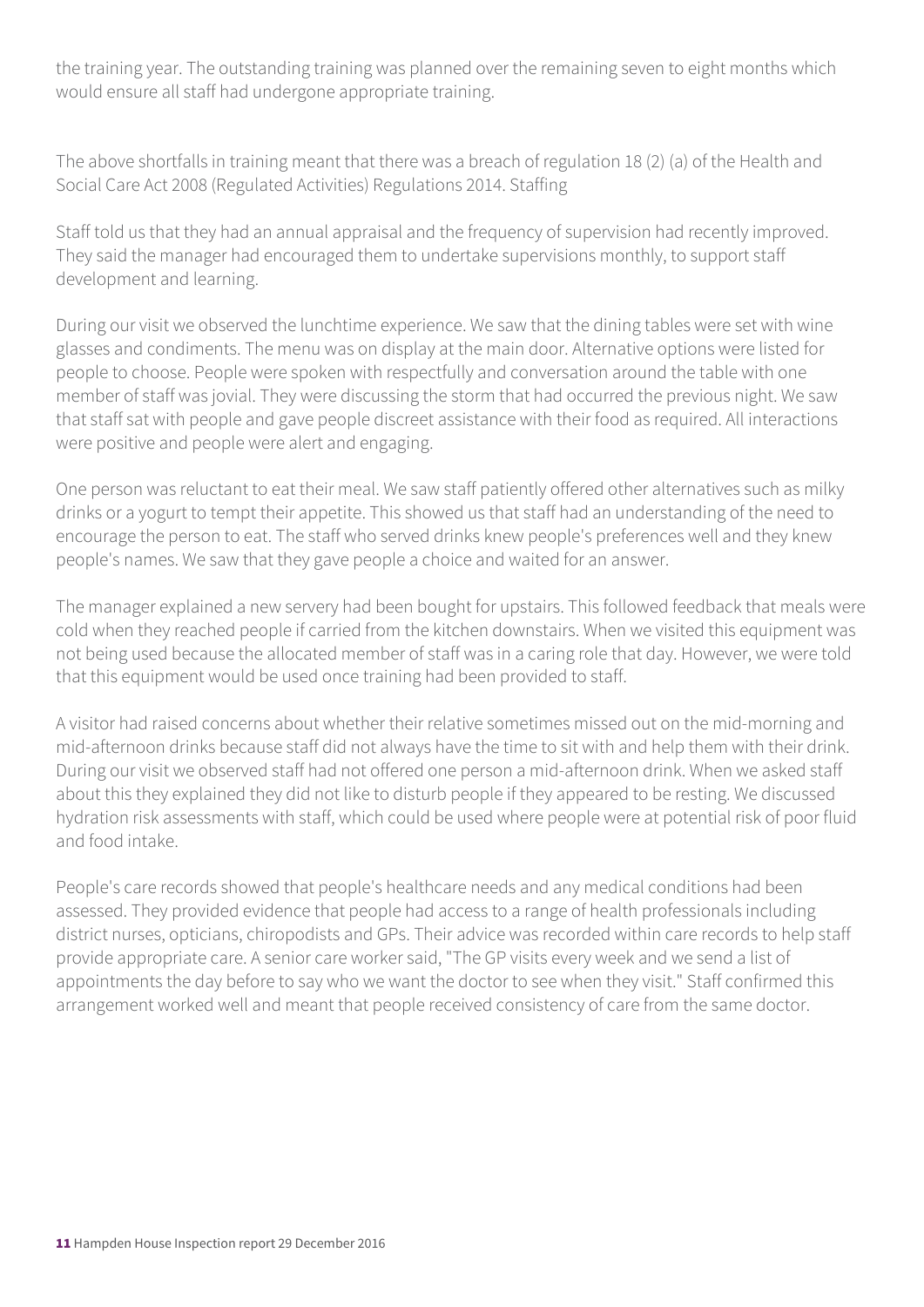# Our findings

People told us staff were staff were thoughtful and attentive. One person commented, "Staff are wonderful, very attentive to my needs." Another person said, "They [staff] are very concerned and are very helpful in every way." People spoke positively about the care they received. One person told us, "Staff are lovely, very kind and friendly." Another person said, "Staff are lovely, I have a good relationship with them."

We found that staff took an interest in people and knew about their life histories, their likes, dislikes and personal preferences. This helped staff understand the people they were caring for and provide personalised care. One care worker told us, "The best thing about the service is the staff they are all lovely, we try our best and make people feel welcome and it is their home." Another care worker said, "As a senior I watch to see how staff interact with people. I like to work alongside staff and see how they speak to people. I know someone is well cared for when their appearance is clean, dressed well and look tidy, well hydrated and enough food. As a general rule this always happens here."

People told us that staff treated them with dignity and respect. One visitor whose relative was on a short stay at the home told us they had been very impressed with the respectful way staff treated people. Our observations confirmed people respected people's privacy. For example, we saw staff knocked on doors and waited for an answer before entering. For other people we saw they had notices on their doors asking not to be disturbed and we saw that staff respected these.

We observed staff were kind and patient when interacting with people. For example, we saw a member of staff had escorted a person to a hospital appointment. On their return staff made sure they were comfortable had everything they needed, including a hot drink, before leaving them. We saw that staff allowed people to take their time to respond to questions and did not rush them.

We saw written feedback was equally positive. For example, one relative commented on the, "Cheerful, thoughtful and heartfelt kindness and care not only to [Name] but also to us as family." One visitor told us about the special efforts made to celebrate their relative's birthday, which they had very much appreciated. Another person told us, "The lady [staff] who comes in to clean my room knows I love my plants so they take care of them for me."

Care records showed people were consulted about their care and support. People were encouraged to maintain their independence and a number of people told us that they largely followed their own interests and pursuits although they very much appreciated the help offered when they needed it. People could spend time in their own rooms, in the communal areas or outside in the attractive gardens. One person told us, "We have new furniture outside and it is lovely. I like to sit out there or in the conservatory for a change."

No one was currently using advocacy services. However, Care Aware advocacy service leaflet was available on the communal notice board for anyone who would benefit from this service.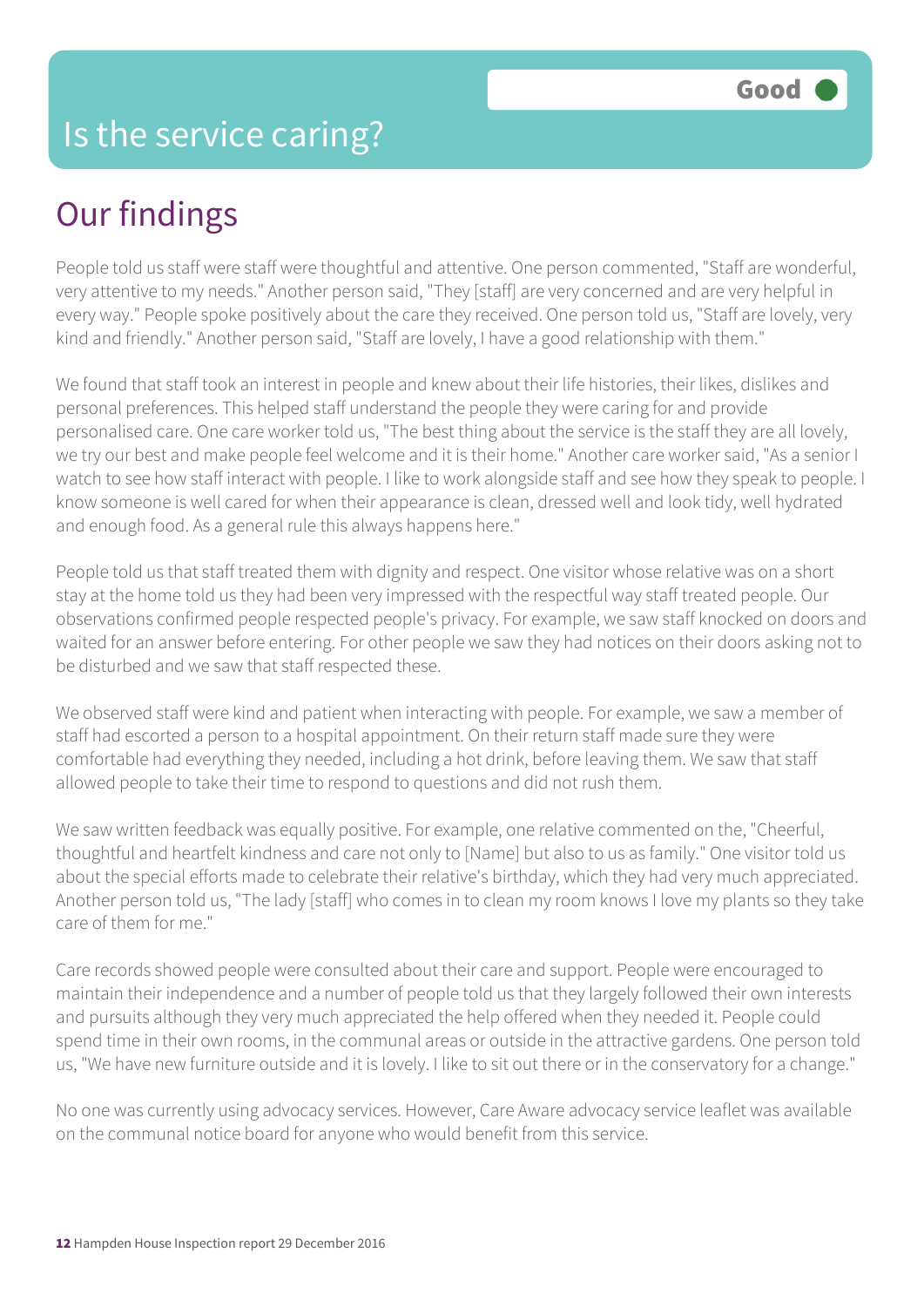### Is the service responsive?

# Our findings

We found that care and support was planned to meet people's individual needs before they were admitted. A preadmission assessment was completed for new admissions including people admitted for short term care. This information was used to devise an initial care plan and information regarding any special requirements was passed to the relevant department before admission. We were told that any individual staff training needs were also identified and met to meet people's individual care needs. For example, for one person staff had received training on the management of a suprapubic catheter. This is a type of indwelling catheter that is inserted into the bladder through the abdomen.

When we spoke with staff we found they were knowledgeable about people and knew their choices and care preferences. However, not all of this information was included in people's care plans and in some cases people had placed notes in their rooms or on their bedroom doors to remind staff about their preferences. Examples included people who did not wish to be disturbed at night and instructions about not placing heavy items on a piece of treasured furniture. We discussed this with staff who agreed more personalised information could be included in people's care plans. For example, staff said they knew one person liked to stay in their room with their door closed and this information could be included.

Care records included an assessment of people's needs in a range of areas such as communication, mobilisation, nutrition and privacy and dignity. All care plans were electronic and in paper form in people's rooms. We found people's care records did not always contain accurate information about their changing care and support needs. This meant there was a risk that inappropriate or inconsistent care would be provided. In addition, we saw that paper records were not well maintained making information confusing and difficult to find. For example in two rooms we saw hospital discharge letters were stored separately in plastic pockets behind the bedroom door. This meant that information could potentially be lost and that people were at risk of not receiving care and treatment as advised by hospital staff. After our inspection we were told these documents are usually stored at the back of individual care plans but are often read and re read by people using the service and their relatives as well as staff. They can become "worse for wear" through continued use.

In their PIR the provider told us they had received 13 formal complaints and 304 compliments in the past year. During our inspection we reviewed the complaints file. The file included a copy of the complaints procedure and a flowchart, which staff handling complaints followed. There was a monthly return of compliments / complaints and this included a category under which they were to be viewed such as catering, staff attitude and laundry. The manager told us that two complaints were being dealt with by head office and the findings from these were not available.

People we spoke with said they were aware of the formal complaints procedure, and said would have no difficulty in raising any concerns. One person told us they had raised an issue and they said it had been dealt with straightaway and felt it had been handled very well. Another person said, "No complaints here."

We found that complaints examined under the formal complaints procedure within the service had been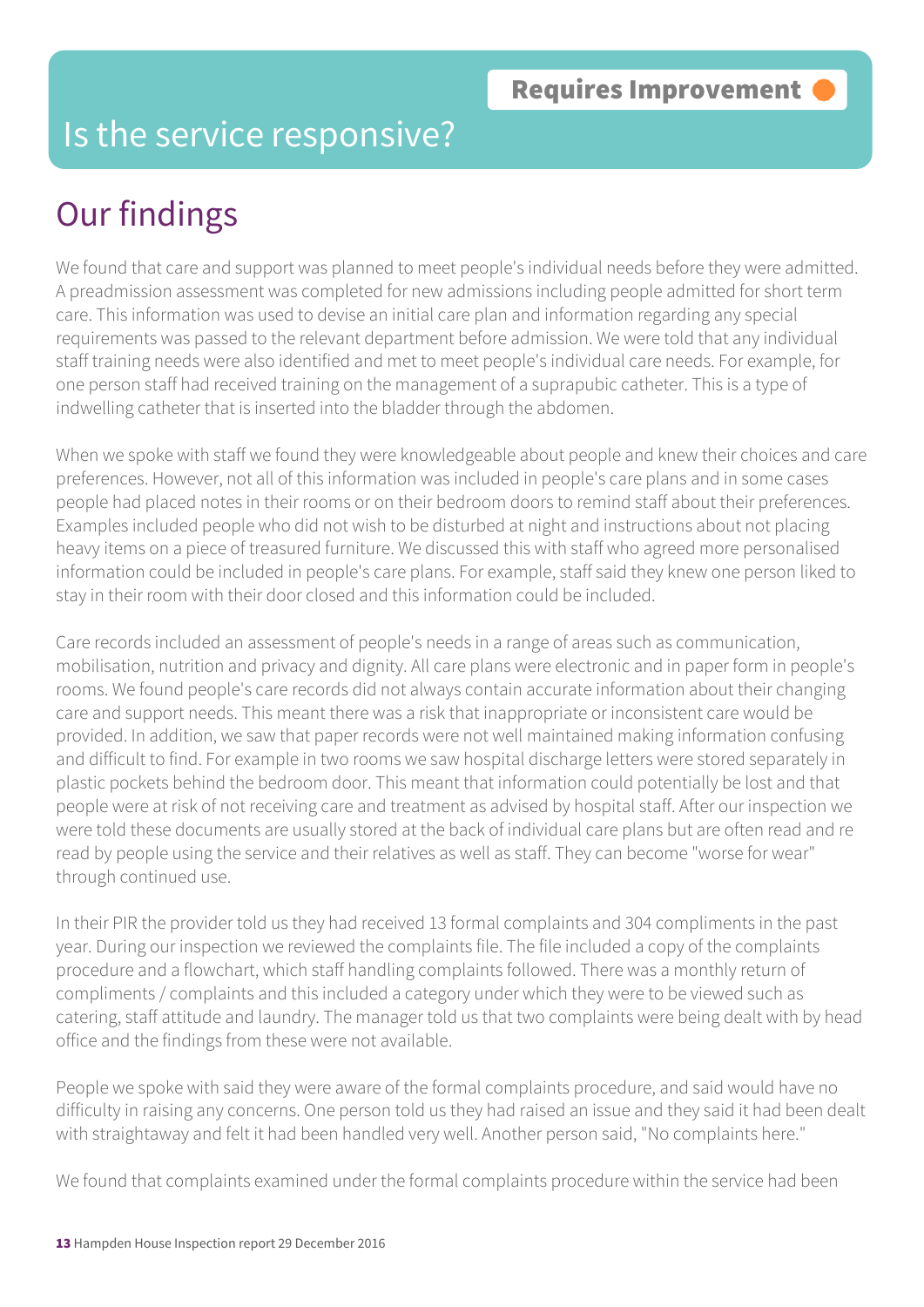responded to appropriately and in a prompt manner by staff. However, we identified that some issues we were told about had not always been addressed using the complaint procedure. One visitor told us about a number of concerns they had raised concerning the lack of care their relative received. None of these were in the complaints log when we checked. The manager told us that they had responded to each concern. They said they had written to the family and had met with them. We asked the manager to deal with this as a complaint.

We received mixed views about the social activities in the service. In their PIR the provider told us that the social engagement leaders ensured wherever possible that no one missed out on activities. They stated that individuals were invited to build relationships and networks with the local community including visits by children from nearby schools, local performers, and from a vicar and priest. Some people told us they were able to take part in a range of activities and social events both inside and outside in the local community. However, other relatives felt more could be done for those people who were unable to leave their rooms. The manager told us that they had planned a meeting with people who lived at the service and their relatives, to include their views about planned activities. People had a leaflet which gave a summary of the weekly activities. The manager told us that hanging baskets had been purchased, planted and hung around the home and they planned to purchase a greenhouse so that flowers and some vegetables could be grown and utilised. They told us this was to enhance the social opportunities provided.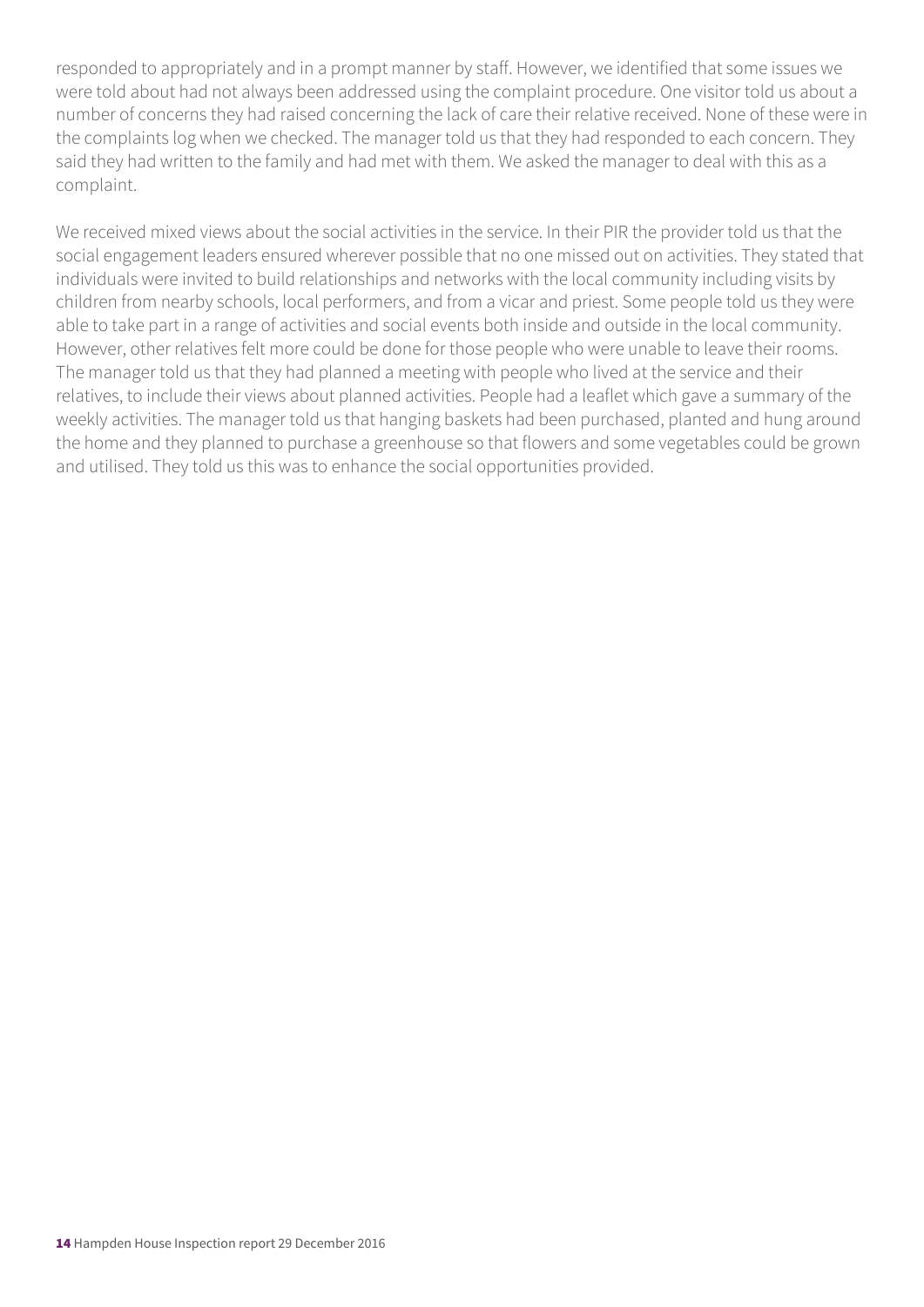### Is the service well-led?

# Our findings

Audits were undertaken and these covered areas such as care records, staff, premises and health and safety. However, we found the auditing process was not always being used effectively, to identify areas for improvement. For example, a medicines check was completed daily and then a monthly sample was undertaken. There was a clear process for staff to follow if they found an error, including the completion of an incident form. However, we found that incident forms were not always completed when a medicine's error was made. Audits were not being used effectively, to ensure action was taken to address identified shortfalls. For example, we found medicine audits had not been completed or were not fully completed. Where issues had been identified action had not been taken to address the shortfalls, which we found when we visited. The provider's audits had not picked up on the issues that we identified and we found that the lack of adequate record keeping was adversely affecting the safe and smooth operation of the service.

An annual quality assurance audit was completed in November 2015. This stated that the Mental Capacity Assessment tool needed to be completed to show who was involved in decision making for people who lacked capacity. It stated, "If residents are deemed to lack capacity after a capacity assessment has been carried out then the appointed representative / advocate should be giving consent to care plans." We saw examples of where this had not happened for people who lacked capacity. It also stated that people had voiced concerns about call time response, which was on-going when we visited. An action plan to address the above actions was not present in the quality assurance file.

The provider's health and safety audit completed in January 2016 identified that unauthorised areas were not kept secure. On the first day of our inspection we observed some doors were not kept locked meaning people could access unauthorised areas. This meant that the action taken had not reduced the risk posed to people using the service or visitors. The audit also highlighted fire drill records were not in place. We discussed this with the manager as training records still did not evidence all staff were undertaking fire safety training in line with the provider's own specific requirements.

We saw further improvement was needed to ensure staff received management support to fulfil their roles effectively. We saw that staff meetings were not being held on a regular basis. The last recorded care staff meeting was held in July 2015 and the last team briefing we saw was dated April 2015. One member of staff told us, "We haven't had a team meeting [recently], not on nights anyway which is where I usually work." We saw that a nurses meeting was held in February 2016 and a senior care staff meeting in January 2016 however notes were not available from these meetings. We discussed this with the manager who said that meetings should take place three monthly.

We looked at accident and incident reports and saw the number of accidents and incidents were reported monthly. It was not clear who was responsible for the analysis of these and the action needed to prevent further recurrences and reduce risks to people was not recorded. We identified incidents, including a scald and falls, which had not been reported to CQC as the law requires.

Failure to submit notification of notifiable incidents is a breach of Regulation 18 of the Care Quality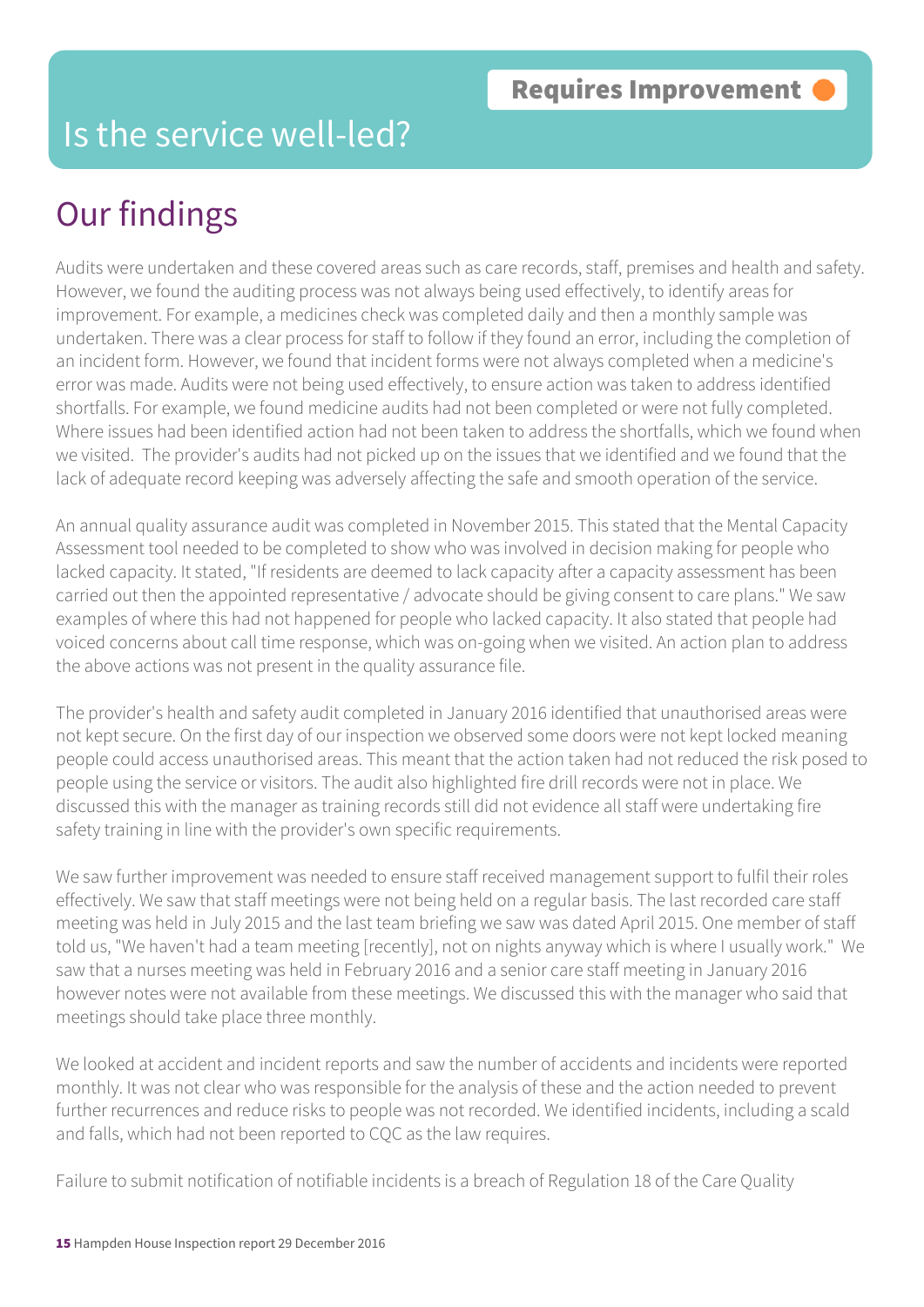Commission Regulations 2009. We are pursuing this separately with the provider.

We also identified one of these incidents had not been included as part of the monthly internal reporting systems This meant that the provider would not be able to pick up on trends and themes and take action to reduce the risks to people.

This was a breach of Regulation 17 of the Health and Social Care Act 2008 (Regulated Activities 2014) Regulations. Good governance.

There was a new manager in post. The manager was registered with the Care Quality Commission on 12 October 2016. We spoke with the manager and highlighted their duty to tell CQC of specific changes, incidents and events that occur in the service. For example, we identified a number of people living in the service had a diagnosis of dementia however this was not included in the provider's statement of purpose, which specified care provided was for older people only. After our inspection the provider confirmed that the service does not provide specialist dementia care.

The manager displayed an open attitude and told us they were beginning to make progress on the changes they wanted to introduce. One initiative was the daily staff meeting (or 'huddle) which involved all heads of department. This meeting discussed people's progress and information about the service was shared. We observed staff used the meeting to problem solve issues and each department discussed how they could help. At the huddle we attended staff discussed call time responses for the previous day and any which required further investigation.

We found there was a committed staff team and observed a pleasant atmosphere within the service with positive interactions between people who used the service and staff. One member of staff said, "There has been a lot of change with the new manager, which is to be expected. They seem professional and approachable." We received mixed feedback about the proposed changes however staff agreed the manager was making progress. One staff told us the manager had listened to them about the proposed rota changes and had taken their view into account.

Although we identified areas that required improvement people told us they felt safe and well cared for. People's views on the quality of the service were sought and the provider told us in their PIR that the results of these surveys would be shared more widely in future. The manager confirmed they were hoping to consult much more widely with people living at Hampden House and include them in decision making about the running of the service including decisions on staff recruitment. We saw that action had been taken in response to concerns voiced about food being cold when it was served upstairs and a new servery purchased. One relative said, "I have absolute confidence in the home, I can leave Mum here and not worry that she isn't safe and well cared for." Another relative told us, "I feel she is safe, I am reassured that they look after her well."

We reviewed the responses from a provider survey and found the responses were positive demonstrating people's satisfaction with the quality of the care they received. When we asked about the manager one person said to us, "The manager pops in to check everything is okay and I think [they] would take action if I wasn't happy about something." Another person said, "My friend told me the manager has been in at night to check up on staff. I think that's really good."